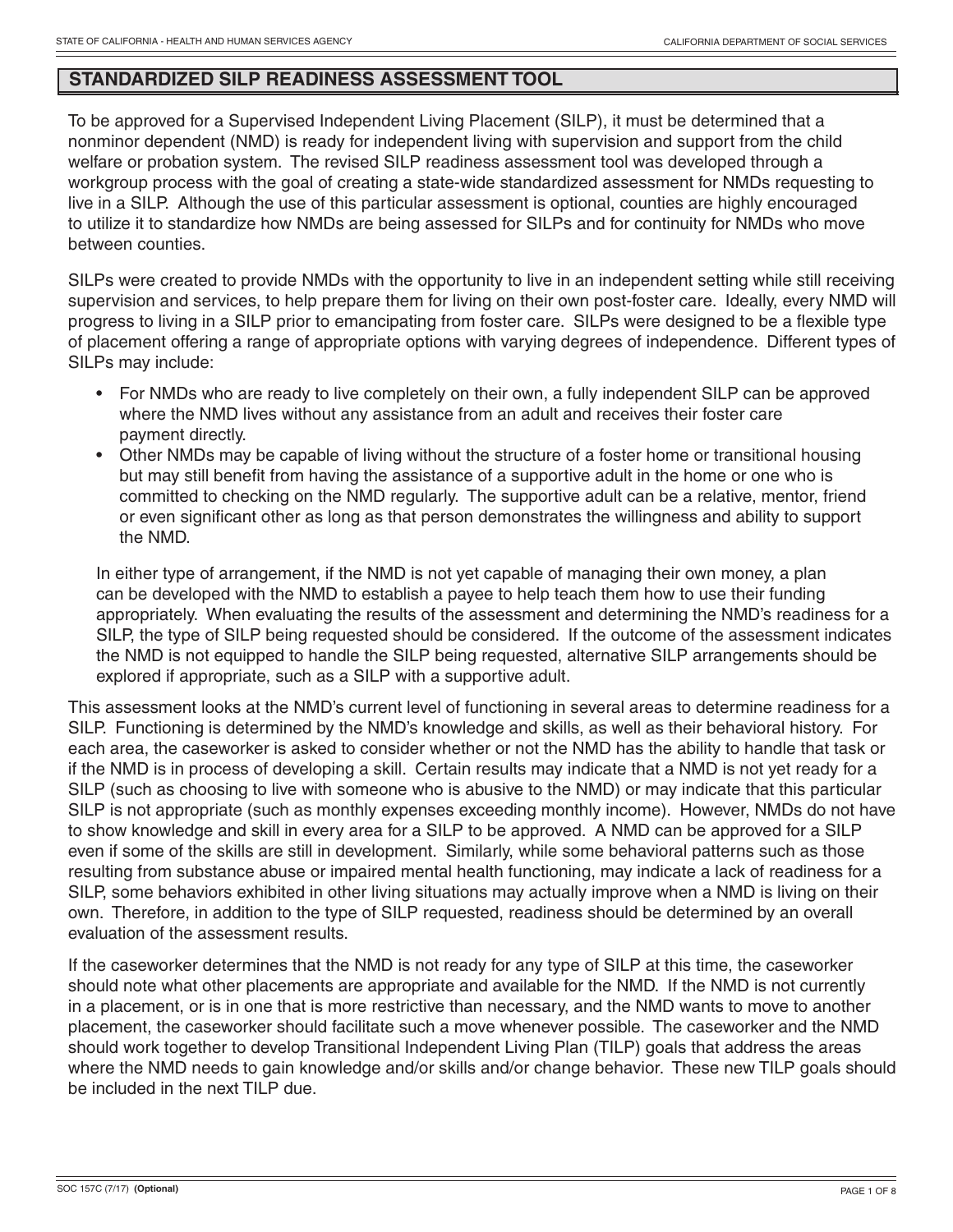| The Social Worker or Probation Officer and the Nonminor Dependent should complete this assessment<br>together. It may take up to 45 minutes to complete.                                                                                                                                                                                                                                                                                                                                 |                                                                   |  |  |
|------------------------------------------------------------------------------------------------------------------------------------------------------------------------------------------------------------------------------------------------------------------------------------------------------------------------------------------------------------------------------------------------------------------------------------------------------------------------------------------|-------------------------------------------------------------------|--|--|
|                                                                                                                                                                                                                                                                                                                                                                                                                                                                                          |                                                                   |  |  |
|                                                                                                                                                                                                                                                                                                                                                                                                                                                                                          |                                                                   |  |  |
| NMD plans to live: $\Box$ alone or with child only $\Box$ with roommates $\Box$ with supportive adult                                                                                                                                                                                                                                                                                                                                                                                    |                                                                   |  |  |
|                                                                                                                                                                                                                                                                                                                                                                                                                                                                                          |                                                                   |  |  |
| <b>Section 1: FINANCIAL PLAN</b>                                                                                                                                                                                                                                                                                                                                                                                                                                                         |                                                                   |  |  |
| Using the budgeting tool provided below, have the NMD list out their projected income and expenses to<br>calculate whether they can afford the proposed SILP.                                                                                                                                                                                                                                                                                                                            |                                                                   |  |  |
| Monthly Sources of Income                                                                                                                                                                                                                                                                                                                                                                                                                                                                | <b>Monthly Expenses</b>                                           |  |  |
| $\begin{picture}(20,20) \put(0,0){\vector(1,0){100}} \put(15,0){\vector(1,0){100}} \put(15,0){\vector(1,0){100}} \put(15,0){\vector(1,0){100}} \put(15,0){\vector(1,0){100}} \put(15,0){\vector(1,0){100}} \put(15,0){\vector(1,0){100}} \put(15,0){\vector(1,0){100}} \put(15,0){\vector(1,0){100}} \put(15,0){\vector(1,0){100}} \put(15,0){\vector(1,0){100}} \$<br>SILP payment:<br>1.                                                                                               | Rent:<br>$\mathbf{1}$ .                                           |  |  |
|                                                                                                                                                                                                                                                                                                                                                                                                                                                                                          | Utilities:<br>2.                                                  |  |  |
| $\begin{tabular}{lllllllllll} \hline \multicolumn{3}{l}{} & \multicolumn{3}{l}{} & \multicolumn{3}{l}{} & \multicolumn{3}{l}{} & \multicolumn{3}{l}{} & \multicolumn{3}{l}{} & \multicolumn{3}{l}{} & \multicolumn{3}{l}{} & \multicolumn{3}{l}{} & \multicolumn{3}{l}{} & \multicolumn{3}{l}{} & \multicolumn{3}{l}{} & \multicolumn{3}{l}{} & \multicolumn{3}{l}{} & \multicolumn{3}{l}{} & \multicolumn{3}{l}{} & \multicolumn{3}{l}{} & \multicolumn{3}{l}{} & \multicolumn{3$<br>2. | Cable/Internet:<br>3.                                             |  |  |
|                                                                                                                                                                                                                                                                                                                                                                                                                                                                                          | Food:<br>4.                                                       |  |  |
| $\mathfrak{g}$ $\mathfrak{g}$ $\mathfrak{g}$<br>3.                                                                                                                                                                                                                                                                                                                                                                                                                                       | Household items:<br>5                                             |  |  |
| $\ddot{\textbf{S}}$<br>4.                                                                                                                                                                                                                                                                                                                                                                                                                                                                | (e.g. toilet paper, cleaning supplies)<br>Personal/Hygiene:<br>6. |  |  |
|                                                                                                                                                                                                                                                                                                                                                                                                                                                                                          | Cell Phone:                                                       |  |  |

| $\mathbb{S}$<br>4.                                                                                                                                                                                                                                                | (e.g. toilet paper, cleaning supplies)<br>Personal/Hygiene:<br>6. |           |
|-------------------------------------------------------------------------------------------------------------------------------------------------------------------------------------------------------------------------------------------------------------------|-------------------------------------------------------------------|-----------|
|                                                                                                                                                                                                                                                                   | Cell Phone:<br>7.                                                 |           |
| \$0.00<br>Total:                                                                                                                                                                                                                                                  | Clothing/Shoes:<br>8.                                             |           |
|                                                                                                                                                                                                                                                                   | Car payment:<br>9.                                                |           |
| List all sources of income above and the expected monthly                                                                                                                                                                                                         | 10. Car insurance:                                                |           |
| amount from that source. This should include wages                                                                                                                                                                                                                | 11. Gas:                                                          |           |
| from employment, financial aid and any other sources of                                                                                                                                                                                                           | 12. Car repair/maintenance:                                       |           |
| income.                                                                                                                                                                                                                                                           | 13. Educational expenses:                                         |           |
|                                                                                                                                                                                                                                                                   | 14. Entertainment:                                                |           |
|                                                                                                                                                                                                                                                                   | 15. Child-related expenses:                                       |           |
|                                                                                                                                                                                                                                                                   | (e.g. diapers, formula, baby food,                                |           |
|                                                                                                                                                                                                                                                                   | clothing, toys, books)                                            |           |
|                                                                                                                                                                                                                                                                   | 16. Savings:                                                      | \$.       |
|                                                                                                                                                                                                                                                                   |                                                                   |           |
|                                                                                                                                                                                                                                                                   | 18. Other:                                                        | \$        |
|                                                                                                                                                                                                                                                                   | Total:                                                            | \$0.00    |
| TOTAL MONTHLY INCOME:<br>\$0.00                                                                                                                                                                                                                                   | TOTAL MONTHLY EXPENSES:                                           | \$0.00    |
| Total monthly income $$ 0.00$ minus total monthly expenses $$ 0.00$                                                                                                                                                                                               | $= $0.00$                                                         |           |
| 1. Is the NMD's income greater or equal to their expenses?<br>2. If additional income is needed beyond the SILP payment to meet the NMD's expenses, does the NMD<br>have stable income?*<br>$\Box$ Yes                                                            | $\Box$ Yes<br>$\Box$ No<br>$\Box$ N/A                             | $\Box$ No |
| *Examples of unstable income include seasonal work, such as holiday retail or summer recreation; vendor work, such as selling                                                                                                                                     |                                                                   |           |
| items at flea markets, farmer's markets, etc.; self-employed without history of steady income; "pick-up" work, such as filling in for a<br>friend who paints houses; etc. In addition, if the NMD is in a very new position, it may not yet be considered stable. |                                                                   |           |
| 3. If housing unit requires payment of a security deposit does NMD have funds available or a plan for paying                                                                                                                                                      |                                                                   |           |
| the deposit? **<br>$\Box$ Yes                                                                                                                                                                                                                                     | <b>No</b><br>$\Box$ N/A<br>П                                      |           |
| 4. If a rent payment(s) is due before the first SILP payment will be received, does the NMD have the funds to                                                                                                                                                     |                                                                   |           |
|                                                                                                                                                                                                                                                                   |                                                                   |           |
|                                                                                                                                                                                                                                                                   |                                                                   |           |
| cover the rent payment(s) or have an alternate arrangement to take care of the payment(s)?**                                                                                                                                                                      |                                                                   |           |
| $\Box$ Yes<br>If the NMD does not have these funds available, other funding sources/options should be explored, including<br>ILP funds.                                                                                                                           | <b>No</b><br>$\Box$ N/A<br>$\mathsf{L}$                           |           |

#### **IF ANY OF THE ABOVE QUESTIONS ARE ANSWERED NO, THIS SILP SHOULD NOT BE APPROVED.**

 $=$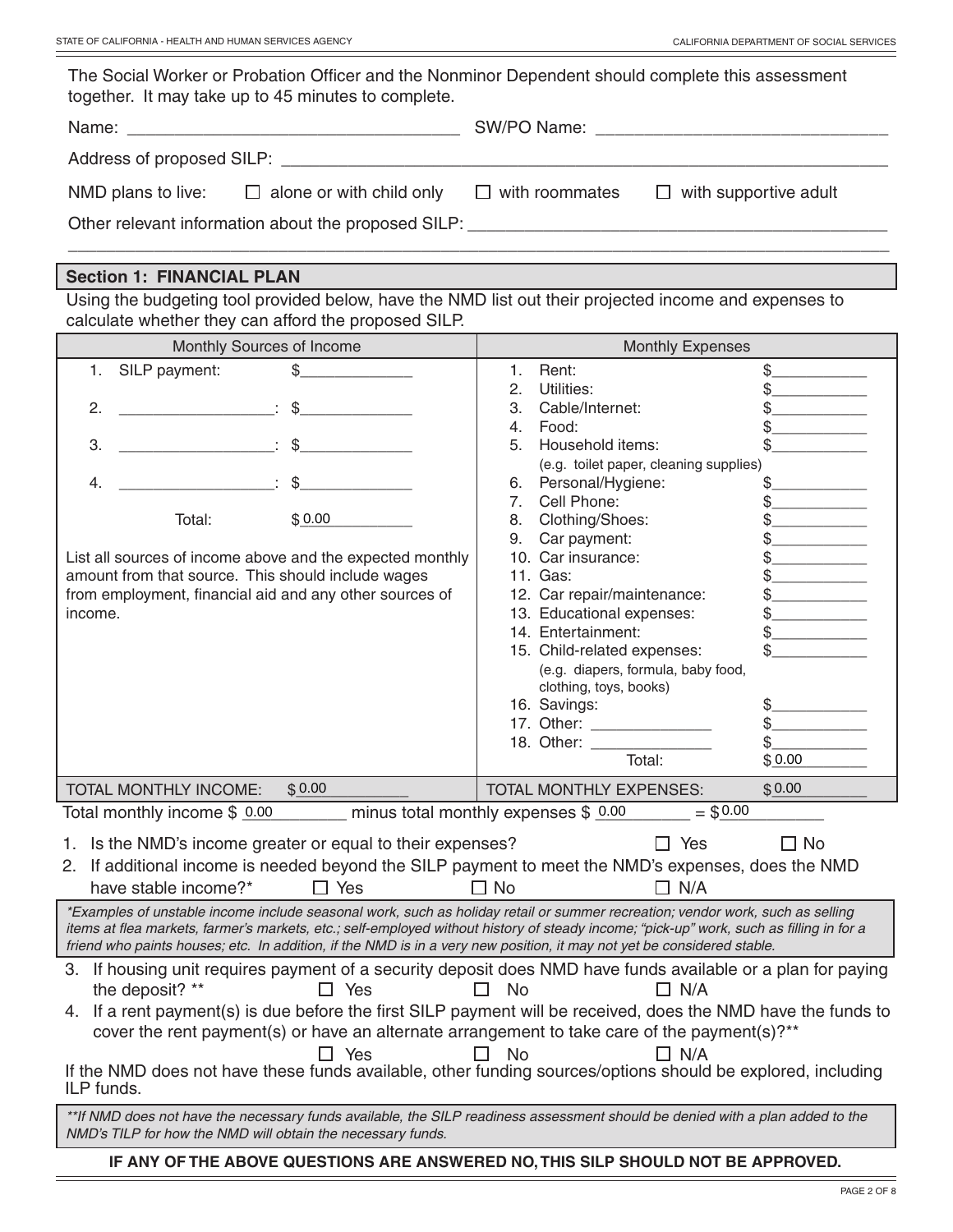## **Section 2: KNOWLEDGE, SKILLS AND DEMONSTRATED BEHAVIOR**

Using your knowledge of the NMD's past behavior and their current knowledge and skills based on your experience with the youth, evaluate the readiness indicators for each subject area.

NOTE: Some sections have a prompt (in bold) to help frame the conversation.

## **Budgeting and Money Management (note: must show reasonable competence in this area for SILP to be approved).**

|    | Subject                        | Description                                                                                                                                                                                                 | <b>SW/PO Notes</b>                                                   |
|----|--------------------------------|-------------------------------------------------------------------------------------------------------------------------------------------------------------------------------------------------------------|----------------------------------------------------------------------|
| 1. | <b>Budgeting</b>               | During completion of Section 1, did the NMD have a clear<br>understanding of their daily expenses and what their<br>expenses will be when residing in the SILP?                                             | Yes $\square$<br>No <sub>1</sub><br>Skills to be developed $\square$ |
| 2. | <b>Rent/Bill Payment</b>       | Does NMD know how to pay rent and bills on time?                                                                                                                                                            | Yes $\Box$<br>No <sub>1</sub>                                        |
|    |                                | Does NMD understand the consequences of not paying<br>rent (e.g. eviction, court record impacting ability to find<br>future housing, and/or bills (damaging credit incurring late<br>fees, losing service)? | Skills to be developed $\square$                                     |
|    |                                | Does NMD know what to do if they receive some type of<br>late notice?                                                                                                                                       |                                                                      |
|    |                                | Does NMD demonstrate the capability to pay rent and<br>bills in a timely manner, including any history of bill-paying<br>such as for a cell phone?                                                          |                                                                      |
| 3. | <b>Money Management</b>        | Ask the NMD to explain how the income they receive will<br>be used to cover the bills that arrive at different times of<br>the month.                                                                       | Yes $\Box$<br>No <sub>1</sub><br>Skills to be developed $\square$    |
|    |                                | If the NMD will be receiving financial aid for school, can<br>they explain how they will manage the funds to ensure<br>that they will be available throughout the school term<br>as needed?                 |                                                                      |
|    |                                | Does NMD know how to protect themselves from being<br>taken advantage of financially by family members or<br>friends/acquaintances, scams, etc?                                                             |                                                                      |
| 4. | Responsible<br><b>Spending</b> | Does the NMD understand the risks associated with<br>buying on credit (such as using credit cards, "rent-to-<br>own" stores and payday loans)?                                                              | Yes $\square$<br>No <sub>1</sub><br>Skills to be developed $\square$ |
|    |                                | Have NMD name the risks: paying excessive interest,<br>accumulating debt, damaging their credit history, etc?                                                                                               |                                                                      |
| 5. | <b>Banking</b>                 | If the NMD has a bank account, ask them to describe<br>how they currently manage their money. Do they have a<br>history of overdrafts and/or excessive ATM fees? Does<br>the NMD balance their checkbook?   | Yes $\square$<br>No <sub>1</sub><br>Skills to be developed $\square$ |
|    |                                | If the NMD does not have a bank account, does the NMD<br>know how to obtain one and how to bank responsibly (e.g.<br>avoid overdrafts and excessive fees)?                                                  |                                                                      |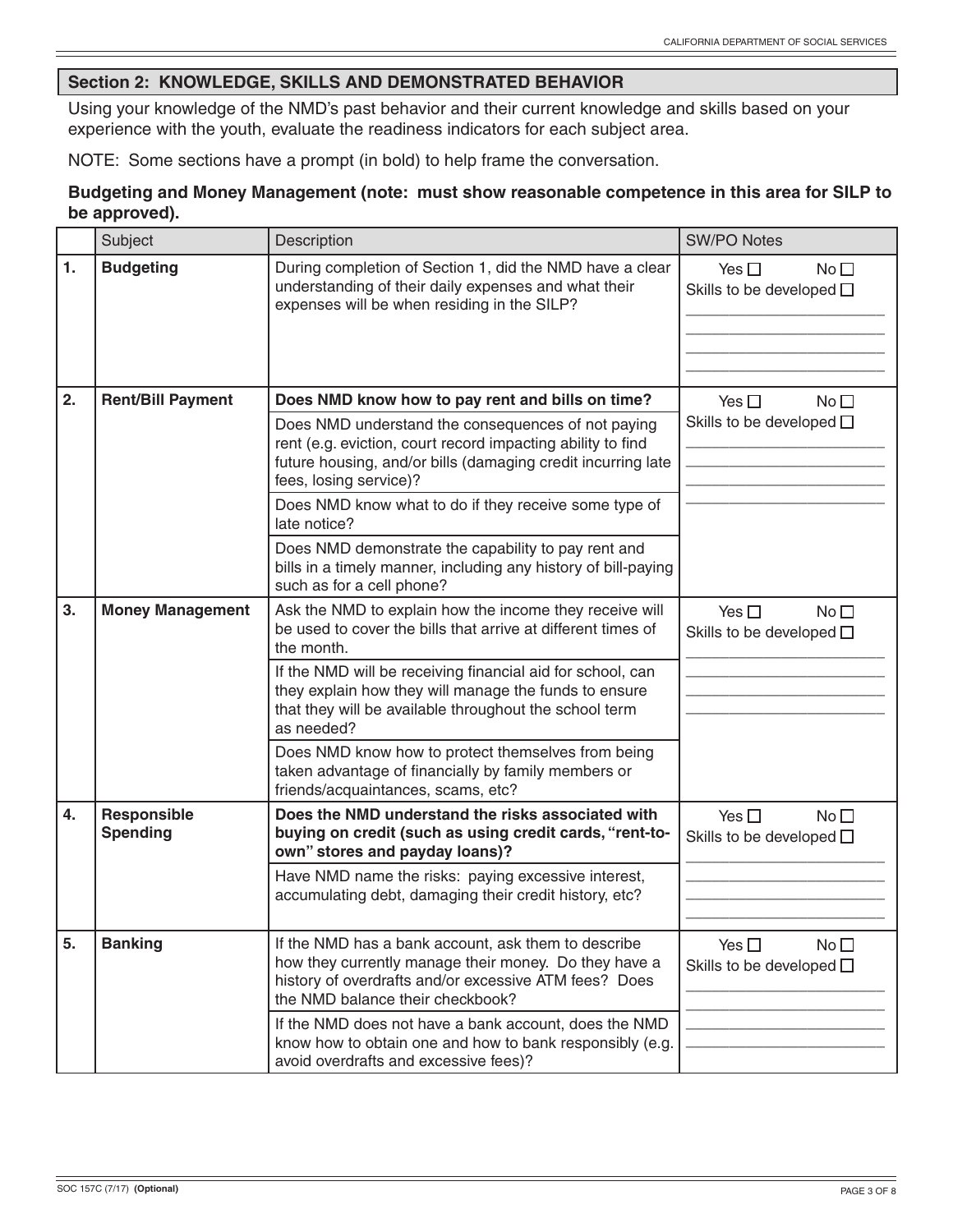#### **Self-Care and Interaction With Others (note: it is important that the NMD have good skills and a history that predicts success in these areas in order to be SILP-ready).**

|     | Subject                                      | Description                                                                                                                                                                                   | <b>SW/PO Notes</b>                                                   |  |
|-----|----------------------------------------------|-----------------------------------------------------------------------------------------------------------------------------------------------------------------------------------------------|----------------------------------------------------------------------|--|
| 6.  | <b>Safety</b>                                | Is the SILP living situation the NMD is requesting a<br>safe environment?                                                                                                                     | No <sub>1</sub><br>Yes $\square$<br>Skills to be developed $\square$ |  |
|     |                                              | Ask NMD to describe their relationship with those who<br>they will be sharing living space. Has there been any<br>history of violence with those individuals (including<br>partner violence)? |                                                                      |  |
|     |                                              | Are any individuals residing in the unit engaged in<br>dangerous behavior that could pose a threat to the NMD<br>(e.g. drug dealing, CSEC/CSEY, violent criminal activity)?                   |                                                                      |  |
|     |                                              | Can the NMD describe what a safe living environment<br>looks like? Can they identify where/to whom would they<br>go to if they found themselves in an unsafe situation?                       |                                                                      |  |
| 7.  | <b>Medical/Dental Care</b>                   | Does NMD know where the nearest hospital or<br>emergency 24-hour clinic is located and how to find one?                                                                                       | No <sub>1</sub><br>Yes $\square$<br>Skills to be developed $\square$ |  |
|     |                                              | Does NMD know the benefits of preventative care?                                                                                                                                              |                                                                      |  |
|     |                                              | Does NMD have a primary care doctor?                                                                                                                                                          |                                                                      |  |
|     |                                              | Does NMD have a Medi-Cal benefits card and/or their<br>Medi-Cal number and know what type of Medi-Cal plan<br>they have?                                                                      |                                                                      |  |
| 8.  | <b>Mental Health Care</b>                    | Does NMD know what to do if they have a psychiatric<br>emergency?                                                                                                                             | Yes $\square$<br>No <sub>1</sub><br>Skills to be developed $\square$ |  |
|     |                                              | Does NMD know how to access therapy and psychotropic<br>medication if needed?                                                                                                                 |                                                                      |  |
| 9.  | <b>Prescriptions and</b><br><b>OTC Drugs</b> | Does NMD know how to obtain and renew prescribed<br>medications?                                                                                                                              | Yes $\square$<br>No <sub>1</sub><br>Skills to be developed $\square$ |  |
|     |                                              | Does NMD understand the importance of following                                                                                                                                               |                                                                      |  |
|     |                                              | the directions on over-the-counter medication and<br>prescriptions (risks of over-dosing, mixing certain                                                                                      |                                                                      |  |
|     |                                              | medications, side effects of some medications that can<br>make you drowsy and unable to perform certain tasks like<br>driving, operating machinery)?                                          |                                                                      |  |
|     |                                              | Does the NMD report current medication use? If so,<br>do they understand how to take it properly and any<br>consequences of discontinuing use?                                                |                                                                      |  |
| 10. | <b>Healthy Sexuality</b>                     | Does NMD understand myths around preventing<br>pregnancy (e.g. that "pulling out" or only having<br>unprotected sex during your period do not prevent<br>pregnancy)?                          | Yes $\square$<br>No <sub>1</sub><br>Skills to be developed $\square$ |  |
|     |                                              | Does NMD understand that only the proper use of<br>condoms or abstinence can fully protect against STIs but<br>that limiting sexual partners can help reduce the risk?                        |                                                                      |  |
|     |                                              | Does the NMD know where to go to get contraception<br>and treatment for sexually transmitted infections?                                                                                      |                                                                      |  |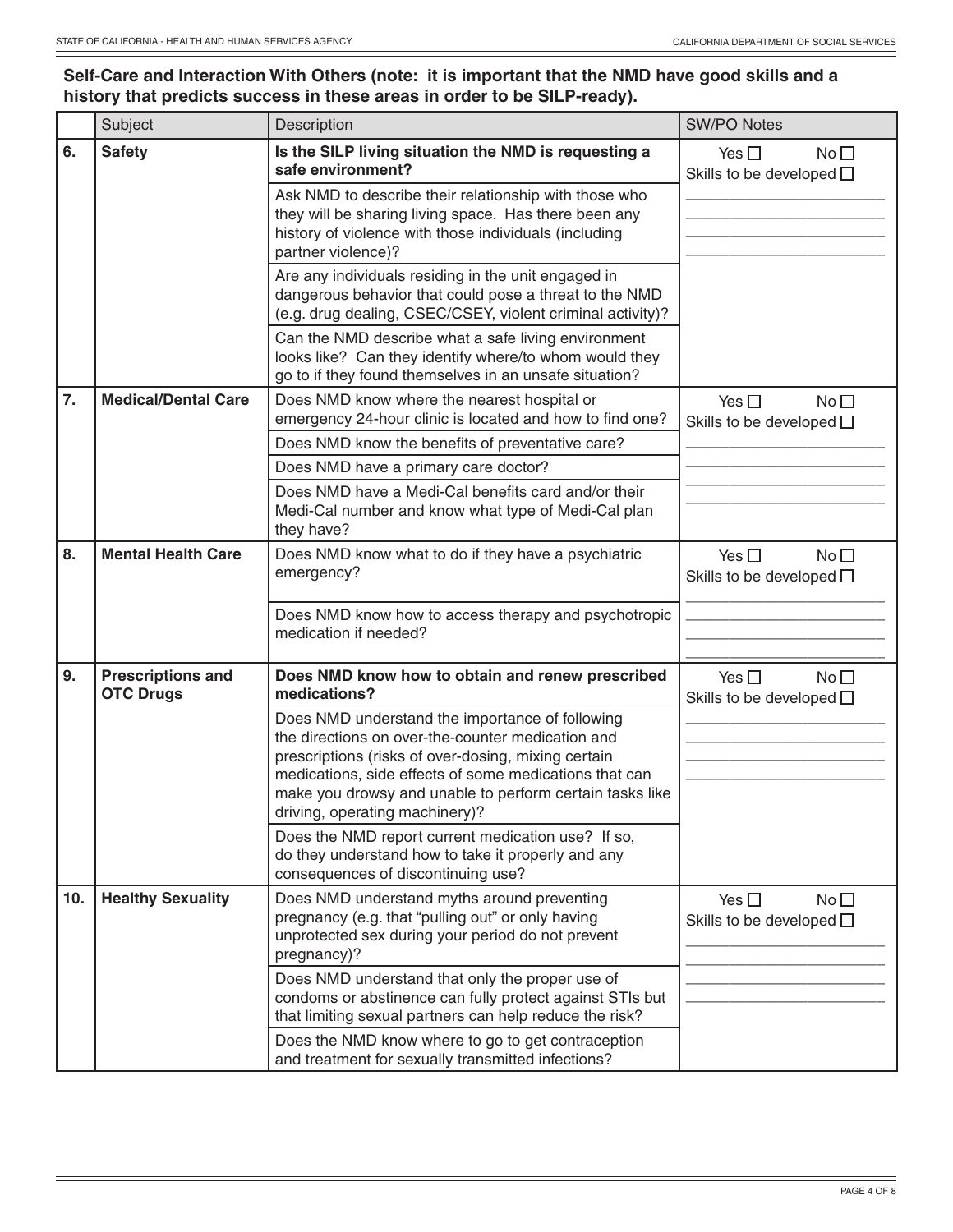|     | Subject                                    | Description                                                                                                                                                                                                  | <b>SW/PO Notes</b>                                                |
|-----|--------------------------------------------|--------------------------------------------------------------------------------------------------------------------------------------------------------------------------------------------------------------|-------------------------------------------------------------------|
| 11. | <b>Responsible</b><br><b>Substance Use</b> | Can the NMD explain strategies for responsible drinking<br>(e.g. using a designated driver, drinking in moderation,<br>not drinking with strangers, staying hydrated and eating<br>food along with alcohol)? | Yes $\Box$<br>No <sub>1</sub><br>Skills to be developed $\square$ |
|     |                                            | Does the NMD understand the risks to personal safety<br>when drinking or using drugs (e.g. can be sexually<br>assaulted, robbed)?                                                                            |                                                                   |
|     |                                            | Does the NMD understand the consequences of drinking<br>and smoking cigarettes or marijuana while underage?                                                                                                  |                                                                   |
| 12. | <b>Problem Solving</b>                     | Can NMD successfully manage anger when<br>experiencing conflict?                                                                                                                                             | $N \circ \Box$<br>Yes $\Box$<br>Skills to be developed $\square$  |
|     |                                            | Can the NMD describe how they calm themselves down<br>when they are angry or upset (e.g. taking a walk, listening<br>to music, talking to a friend)?                                                         |                                                                   |
|     |                                            | How they would deal with a conflict in the home (e.g. how<br>would they handle a disagreement with their landlord, a<br>roommate or a neighbor)?                                                             |                                                                   |
|     |                                            | Can the NMD name someone they could reach out to if<br>they are involved in a conflict they cannot resolve on<br>their own?                                                                                  |                                                                   |

## **Ability to Handle Household Tasks (Note: NMD can develop these skills in the SILP so a willingness to learn is enough to approve the placement).**

|     | Subject                 | Description                                                                                 | <b>SW/PO Notes</b>                                                   |
|-----|-------------------------|---------------------------------------------------------------------------------------------|----------------------------------------------------------------------|
| 13. | <b>Food Preparation</b> | Can NMD shop for food and prepare meals?                                                    | No <sub>1</sub><br>Yes $\square$<br>Skills to be developed $\square$ |
|     |                         | Have NMD name a few items or meals that they can<br>make and describe how to shop for food. |                                                                      |
| 14. | Laundry                 | Does the NMD know how to do laundry?                                                        | Yes $\Box$<br>$N_0$ $\Box$<br>Skills to be developed $\square$       |
|     |                         | Have the NMD explain the process of doing laundry at<br>home and at a laundromat.           |                                                                      |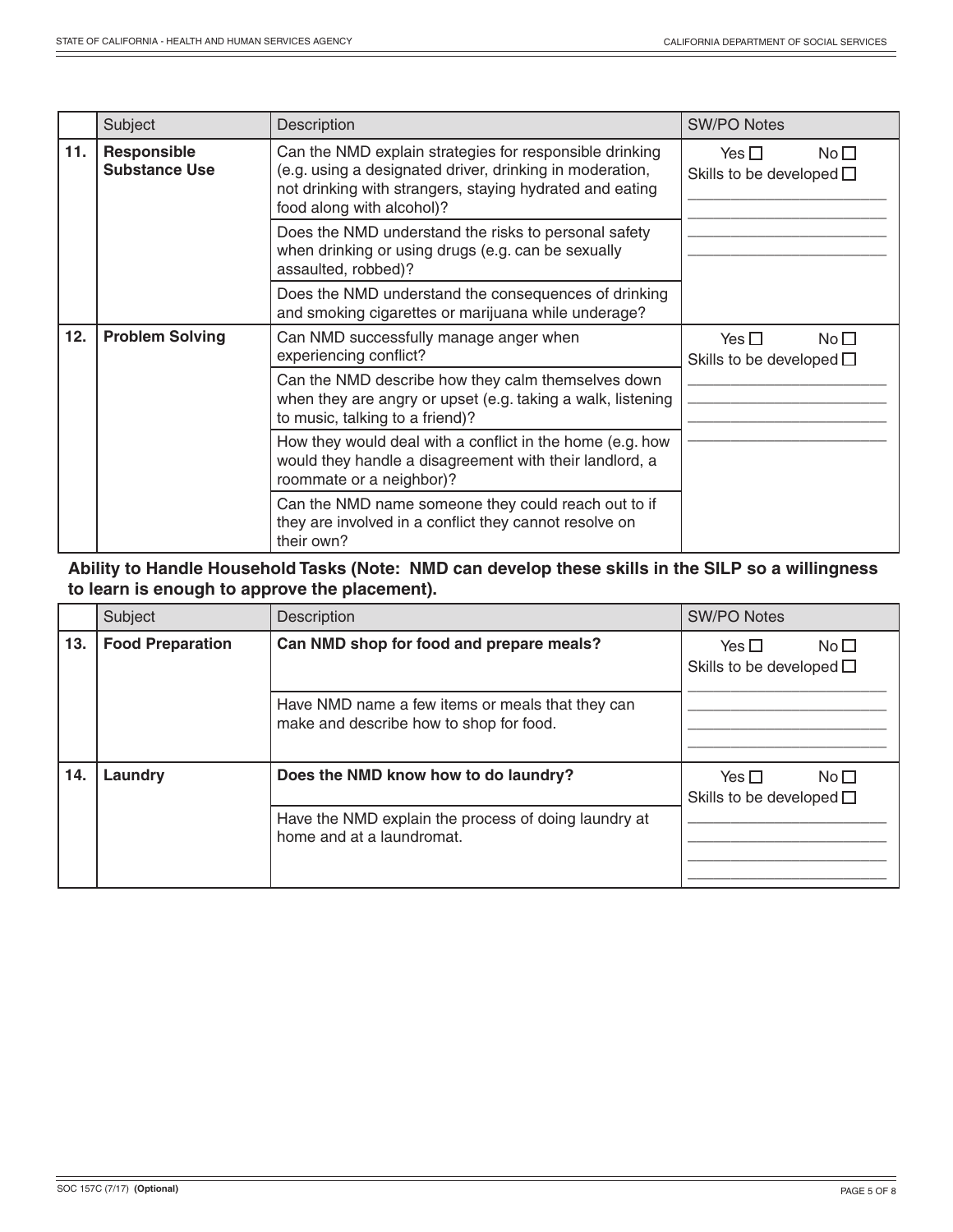# **Other (note: a SILP can be approved if NMD is still gaining this knowledge and learning these skills).**

|     | Subject                                               | Description                                                                                                                                                                                                                    | <b>SW/PO Notes</b>                                                   |
|-----|-------------------------------------------------------|--------------------------------------------------------------------------------------------------------------------------------------------------------------------------------------------------------------------------------|----------------------------------------------------------------------|
| 15. | Education/<br><b>Employment</b>                       | Does the NMD have the skills necessary to pursue<br>educational and employment goals?                                                                                                                                          | Yes $\square$<br>No <sub>1</sub><br>Skills to be developed $\square$ |
|     |                                                       | Has the NMD demonstrated the ability to complete<br>college or vocational education classes?                                                                                                                                   |                                                                      |
|     |                                                       | Does the NMD have job search and retention skills?                                                                                                                                                                             |                                                                      |
| 16. | <b>Driving and/or Public</b><br><b>Transportation</b> | If the NMD is a driver or plans to become a driver in<br>the near future, are they able to drive responsibly?                                                                                                                  | Yes $\square$<br>No <sub>1</sub><br>Skills to be developed $\square$ |
|     |                                                       | Ask the NMD to describe what is necessary to own and<br>operate a car (e.g. a valid license, insurance, money for<br>gas and repairs, annual vehicle registration). Can the<br>NMD describe a plan for obtaining all of these? |                                                                      |
|     |                                                       | Can the NMD describe the consequences for driving<br>under the influence of alcohol or other substances (loss<br>of license, significant fines, jail time)?                                                                    |                                                                      |
|     |                                                       | The NMD free of any history of irresponsible driving<br>behavior (e.g. tickets, accidents, driving without a license<br>or while intoxicated, driving without insurance)?                                                      |                                                                      |
|     |                                                       | Does the NMD know how to use available public<br>transportation?                                                                                                                                                               | Yes $\square$<br>No <sub>1</sub><br>Skills to be developed $\square$ |
|     |                                                       |                                                                                                                                                                                                                                |                                                                      |
|     |                                                       | Ask NMD to describe what public transportation they use<br>to get to their job, school or other daily activities.                                                                                                              |                                                                      |
|     |                                                       | Has the NMD verified that they will be able to get to<br>school, work, etc. at necessary times from the identified<br>SILP site?                                                                                               |                                                                      |
| 17. | <b>Community</b><br><b>Resources</b>                  | Is the NMD aware of relevant community resources<br>and how to access them?                                                                                                                                                    | Yes $\square$<br>No <sub>1</sub><br>Skills to be developed $\square$ |
|     |                                                       | If the NMD is in school, are they connected to educational<br>support programs?                                                                                                                                                |                                                                      |
|     |                                                       | Is the NMD aware of benefits and services available<br>through the ILP?                                                                                                                                                        |                                                                      |
|     |                                                       | Does the NMD have a history of accessing ILP benefits<br>and services?                                                                                                                                                         |                                                                      |
|     |                                                       | Does the NMD know how to get help if they encounter<br>housing problems, run out of food, have a legal<br>issue, etc.?                                                                                                         |                                                                      |
|     |                                                       | Ask NMD to identify persons/programs that can help them<br>with these concerns.                                                                                                                                                |                                                                      |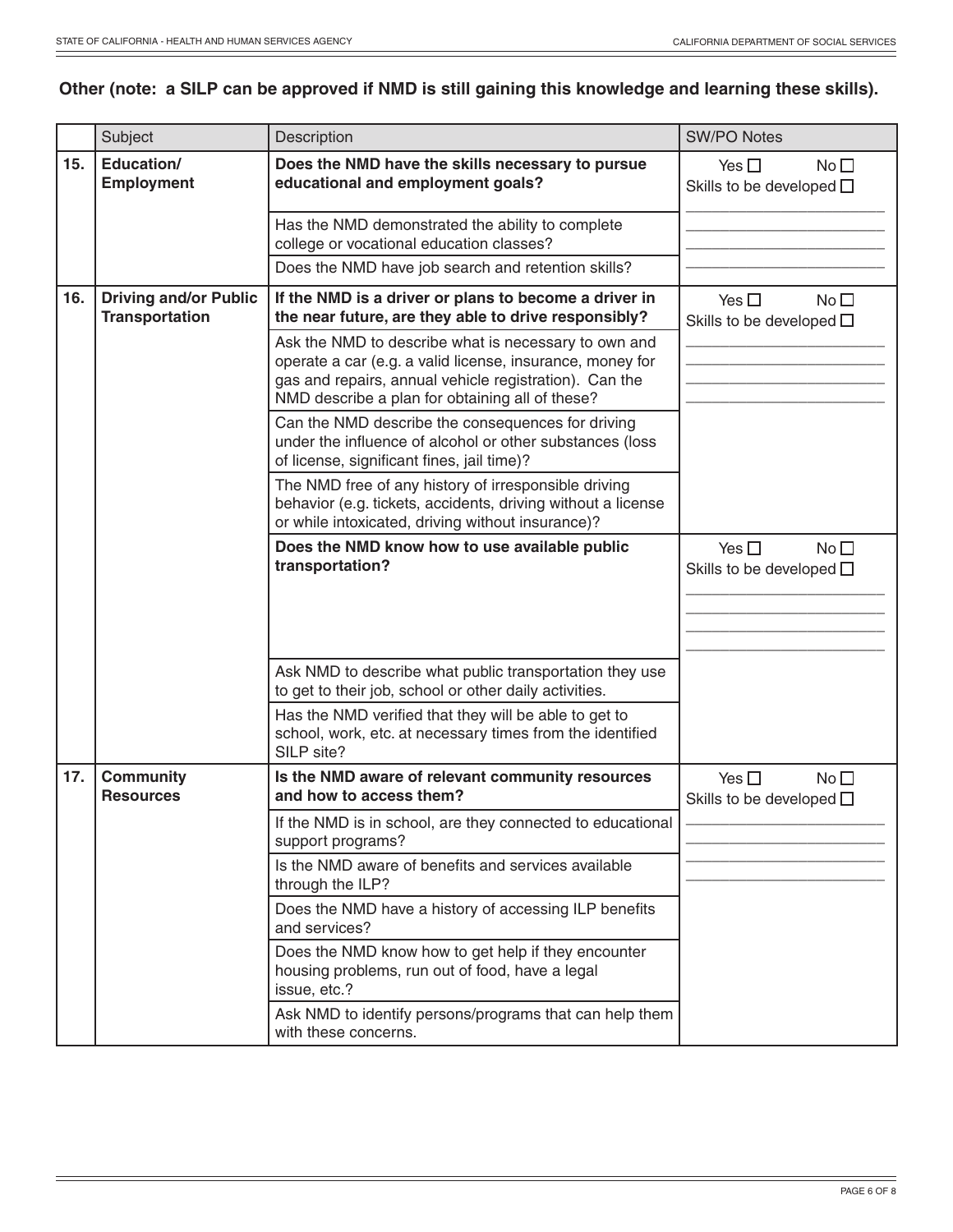## **Parenting - complete if NMD has or will have a child or children residing with them (NOTE: If NMD is still developing this knowledge/skills, a supportive SILP can still be approved) .**

|     | Subject                  | Description                                                                                                                                                                                                                                                   | <b>SW/PO Notes</b>                                                   |
|-----|--------------------------|---------------------------------------------------------------------------------------------------------------------------------------------------------------------------------------------------------------------------------------------------------------|----------------------------------------------------------------------|
| 18. | <b>Budgeting</b>         | Did the household budget as listed in Section 1 account<br>for the expenses related to the child(ren)?                                                                                                                                                        | Yes $\square$<br>No <sub>1</sub><br>Skills to be developed $\square$ |
| 19. | <b>Child Care</b>        | Does the NMD have a childcare plan that is realistic<br>and safe?                                                                                                                                                                                             | Yes $\square$<br>No <sub>1</sub><br>Skills to be developed $\square$ |
|     |                          | Does the NMD understand how to access subsidies for<br>child care?                                                                                                                                                                                            |                                                                      |
| 20. | <b>Health and Safety</b> | Does the NMD understand how to create a child-safe<br>environment (e.g. not leaving dangerous objects within<br>reach, installing child safety plugs, keeping medicines<br>and cleaning supplies away from the child(ren), keeping<br>windows secured, etc.)? | No <sup>T</sup><br>Yes $\square$<br>Skills to be developed $\square$ |
|     |                          | Does the NMD know how to respond to an emergency<br>(e.g. accidental poisoning, illness or injury, etc.)?                                                                                                                                                     |                                                                      |
|     |                          | Does the NMD know how to respond to the health needs<br>of their child(ren)?                                                                                                                                                                                  |                                                                      |
|     |                          | Does the NMD understand developmental milestones for<br>children and age appropriate expectations?                                                                                                                                                            |                                                                      |
|     |                          | Does the NMD know age and developmentally<br>appropriate discipline techniques?                                                                                                                                                                               |                                                                      |
|     |                          | Is the other parent involved with the child(ren)? If so,<br>does the NMD have a visiting plan that is safe for the<br>child(ren)?                                                                                                                             |                                                                      |
|     |                          | Does the NMD have any safety concerns regarding the<br>other parent?                                                                                                                                                                                          |                                                                      |
| 21. | <b>Support</b>           | Does the NMD know how to access support resources<br>specifically related to parenting?                                                                                                                                                                       | No <sub>1</sub><br>Yes $\square$<br>Skills to be developed $\square$ |
|     |                          | Does the NMD have an understanding of how to manage<br>the stressors associated with parenting?                                                                                                                                                               |                                                                      |
|     |                          | Does the NMD have someone who can provide respite<br>care when needed?                                                                                                                                                                                        |                                                                      |